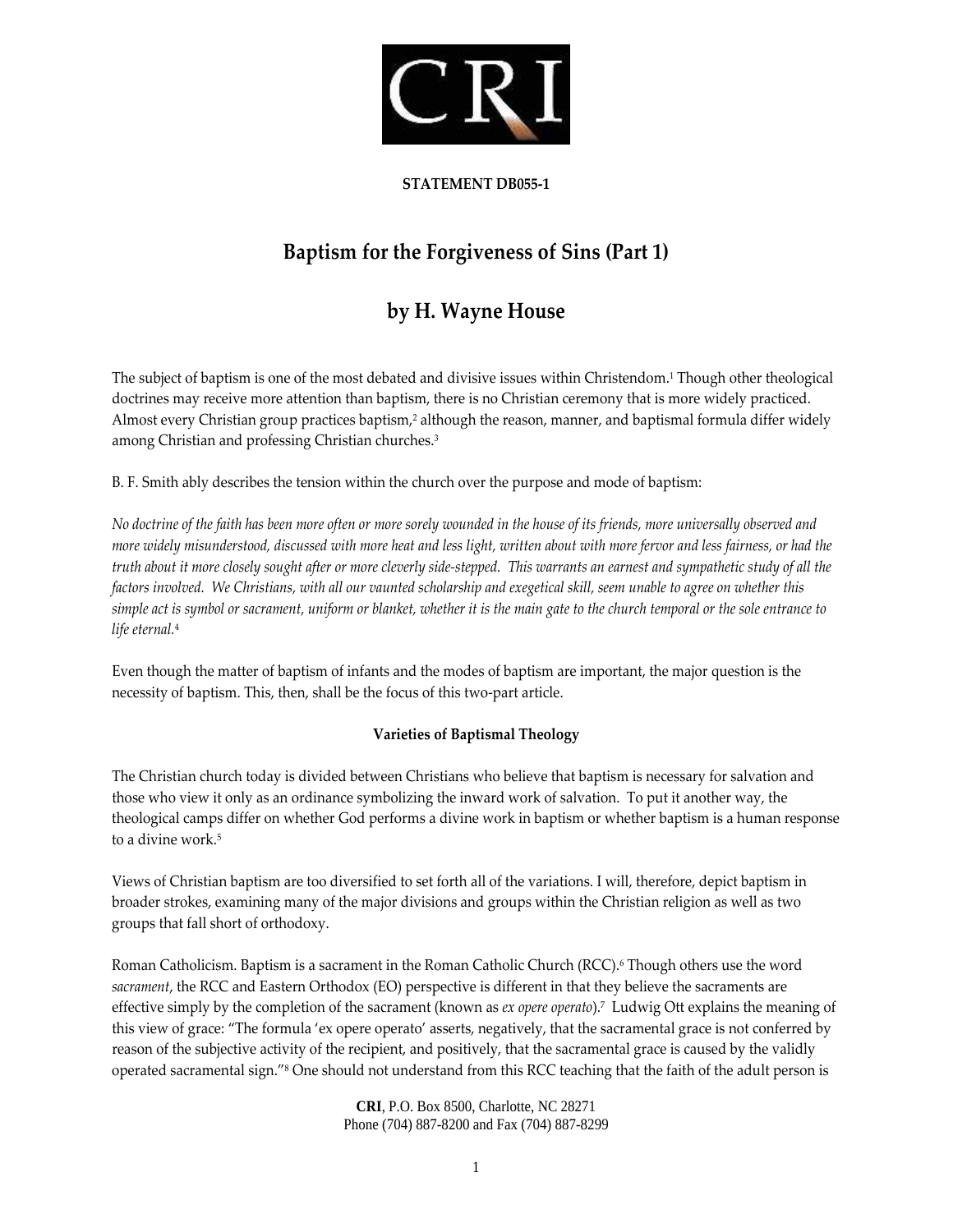excluded in the act of baptism, only that it is not "an efficient cause of grace."9 Thus, the sacrament of baptism can save a person (as in the case of an infant) apart from faith.<sup>10</sup>

Against the teachings of the Reformation, the Council of Trent declared that "there could be no justification without Baptism or the desire for the same...."11 This alternative to water baptism includes baptism by blood or of desire. The former relates to martyrdom on the part of an unbaptized person by reason of his or her confession of Christian faith or that person's practice of Christian virtue.12 The latter relates to the desire of a person to be baptized who is somehow hindered in being baptized.13 RCC dogma has extended this baptism of desire since Vatican II to allow even those outside the pale of Christianity to be saved if they would have been baptized if they had known the truth.14

In RCC theology, baptism takes away all sins, original sin and all personal sins, as well as punishment for sin. Baptism also restores sanctifying grace to the soul. It does not, however, take away all the consequences of original sin such as death, suffering, ignorance, and the inclination to sin.15

Eastern Orthodox. Similar to the RCC, the Eastern Orthodox churches (EO)16 (e.g., Greek Orthodox, Russian Orthodox, Rumanian, and Serbian) believe baptism causes forgiveness of sins: "Through Baptism we receive a full forgiveness of all sin, whether original or actual; we 'put on Christ,' becoming members of His Body the Church."17 The EO affirm that through baptism sins are washed away and the baptized share in the death and resurrection of Christ and also in His nature.18 For adults, however, there must be awareness and repentance of sins.19

When one is immersed<sup>20</sup> into water, the believer "communes with God in a mystical way; thus the Church uses the word 'Mysteries' to designate the sacraments by which the grace humans need in life to commune with God, is given to them. The sacraments are the means by which man experiences salvation in this world as a taste of the eternal life and kingdom which is to come."21

Anglican/Episcopalian. The Church of England (CE) and the Episcopal Church (EC) consider baptism as the time when one renounces the sources of sin (devil, world, and flesh), confesses faith, and receives forgiveness of sins, according to The Book of Common Prayer.22 The Anglican 39 Articles indicates that baptism is not only a sign of profession but is also a sign of regeneration or the new birth. Baptism serves as an instrument that grafts the baptized into the church and is the means by which the promises of forgiveness of sin and adoption as sons of God by the Holy Spirit are visibly signed and sealed.23

Lutheran. For Lutherans, baptism is a sacrament that conveys forgiveness of sins and gives eternal salvation to those who believe.<sup>24</sup> The reasoning, however, differs from that of the RCC and the EO. Each certainly believes the Holy Spirit works through the act of baptism (not the water in itself) to effect salvation, but Lutherans stress the importance of the combination of the Word with the sacrament to cause this spiritual work to occur. <sup>25</sup> Lutherans, therefore, do not consider the act of baptism to be a human work of merit bringing forgiveness but a work of God, through human hands, whereby He conveys grace to the believing and repentant soul: "To be baptized in God's name is to be baptized not by men but by God himself. Although it is performed by men's hands, it is nevertheless truly God's own act. From this fact everyone can easily conclude that it is of much greater value than the work of any man or saint. For what work can man do that is greater than God's work?"<sup>26</sup>

Consequently, even though the Spirit uses baptism to convey forgiveness, the water apart from the Word is no different than bath water.27 It is required that the work be God's work, but faith is necessary to receive God's work, which is necessary for salvation.<sup>28</sup> C. F. W. Walther clarifies this doctrine: "It is of paramount importance that I believe, that I regard, not the water in Baptism, but the promise which Christ has attached to the water. It is this promise that requires the water; for only to it has the promise been attached."29

When one thinks of Lutheranism, one turns to the great doctrine of justification by faith alone (*sola fide*) as advocated by Martin Luther and the Lutheran church. Lutherans do not believe, then, that baptism saves in addition to faith. In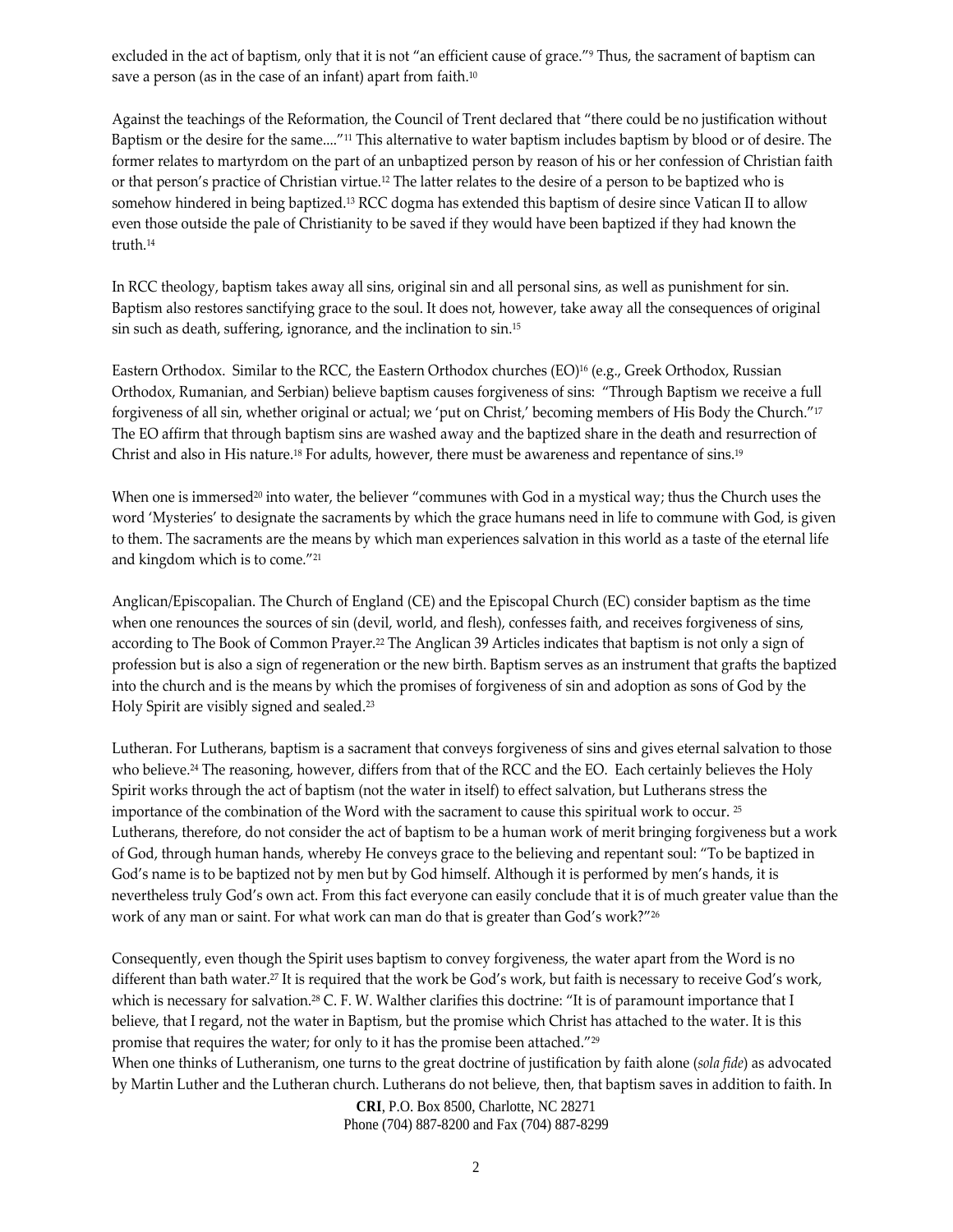the words of Walther in his comment on Mark 16:16: "He does not say: 'He that is baptized and believeth,' but the reverse. Faith is the primary necessity; Baptism is something to which faith holds. Moreover, the Lord continues: '*But he that believeth not shall be damned*.' This shows that even if a person could not have Baptism administered to himself, he would be saved, as long as he believed."30 The person's response to the act of baptism, then, is the same as the person's response to the spoken gospel. The Word of God enters the ears and baptism enters the eyes. It is, as Augustine said, "a visible word." Neither the Word nor the sacrament is a work in addition to faith but the means by which faith is created and in which the unredeemed believes unto salvation.<sup>31</sup>

Reformed Churches. The sixteenth‐century Reformers who did not follow the Lutherans on the sacraments are generally the originators of Reformed Theology. Though these men used the term "sacrament" for baptism, they nonetheless perceived the meaning of baptism differently from both the RCC and the Lutheran Church. While Luther, Calvin, and Zwingli agreed on much regarding baptism while in opposition to the RCC, they also differed on important points. For example, they agreed that the forgiving grace of God imparted in the sacraments related to the guilt of sin due to Adam's fall and not the inherited sin nature. Moreover, they agreed that the sacraments are signs and seals attached to the Word, having no virtue apart from the Word. Lastly, they concurred that the sacrament did not have any fruit apart from faith in the recipient (in contrast to *ex opere operato*).32

The difference pertained to Luther's struggles with the Anabaptists, which led him to put greater emphasis on the nature of the divine institution of the sacrament than on the subjective state of the recipient. Moreover, Calvin and Zwingli both agreed that baptism was a sign and proof of faith, but they differed in emphasis. The former saw the benefit of baptism as an instrument of God to provide nourishment to the believer. The latter saw the sacrament as a memorial of profession, in which a person could look to baptism for a reminder of God's saving work apart from human effort.33

The Reformed thinkers also saw baptism as an initiation into the community of the faithful, similar to the function of circumcision in the Old Testament. James Bordwine succinctly states the Reformed view found in the *Westminster Confession of Faith*:

Baptism is a sacrament of the New Testament, ordained by Jesus Christ, not only for the solemn admission of the party baptized into the visible Church; but also to be unto him a sign and seal of the covenant of grace, of his ingrafting into Christ, of regeneration, of remission of sins, and of his giving up unto God, through Jesus Christ, to walk in the newness of life....Although it is a great sin to contemn [sic] or neglect this ordinance, yet grace and salvation are not so inseparably annexed unto it, as that no person can be regenerated, or saved, without it: or, that all that are baptized are undoubtedly regenerated.<sup>34</sup>

Anabaptists. The Anabaptists were a threat to Roman Catholics, Lutherans, and the Reformed alike in post‐ Reformation Europe. Among other doctrinal matters, they challenged infant baptism and the sacramental nature of baptism, even in the mild form found in Reformed theology. They viewed baptism as important in that it publicly identifies a new believer's spiritual transformation and publicly affirms that the believer has placed himself or herself under Jesus Christ. The baptism of Jesus is viewed as a model: "Following the Lord in baptism."35

Anabaptists favored the term *ordinance* over sacrament. They believed *sacrament* carries some kind of magical understanding, while *ordinance* (from *ordain*) suggests the rite is ordained by Jesus and therefore participation expresses obedience to the Lord.36

Churches of Christ/Christian Church. The Churches of Christ (COC) and the Christian Church (CC) have been among the most adamant in holding that baptism is necessary for the forgiveness of sins.37 These two groups are composed of individual congregations that may vary on a number of issues but have historically tended to join on the importance of baptism in salvation. Unlike others discussed earlier, who view baptism as a divine work wrought through human hands, the COC and the CC have viewed baptism as a human act of obedience embracing the meaning of faith. Jack Cottrell says, "It is so important to note the close conjunction of faith and baptism....It should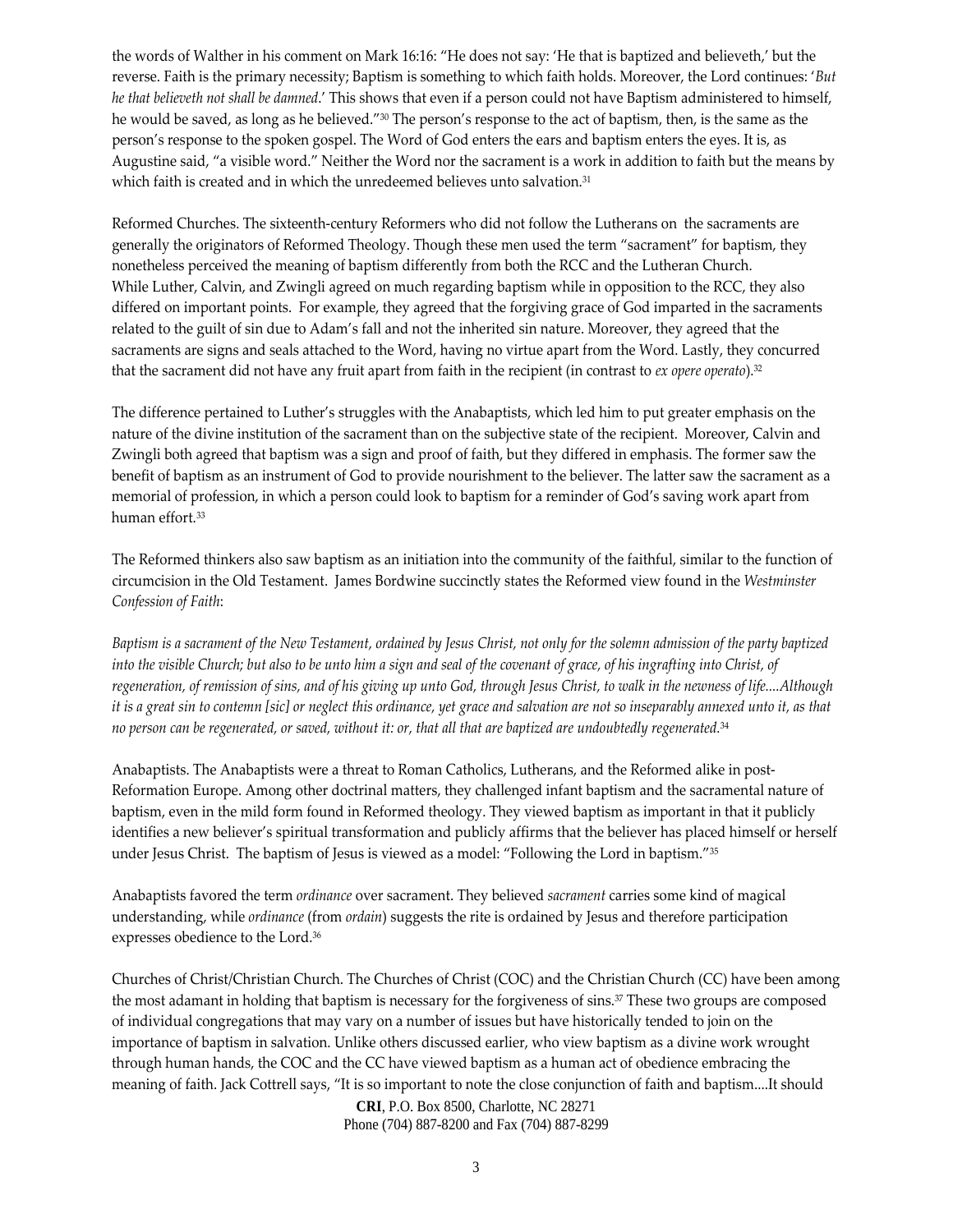cause us to re‐examine our preconceptions about baptism and to realize that it is not so different from faith after all."38 Speaking of the focus of saving faith on Christ's death and resurrection, he adds, "Faith has a natural affinity with baptism, viz., because baptism in its very action symbolizes the death, burial, and resurrection of Christ....God's word of promise, which we believe, is visualized in Christian baptism, so that baptism itself becomes a kind of visualization of faith."39

The perspective of the Churches of Christ and the Christian Church has been evolving through the years with more latitude often being expressed toward the possibility of a person being saved without baptism. (This was true when I attended Abilene Christian University for a graduate degree in Greek: even though I disagreed with their position, I was accepted as a believer by the professors.) For example, Cottrell comments regarding a possible interpretation of Mark 16:16:

A second possible explanation has been suggested, however, distinguishing between what is absolutely necessary for salvation as compared with what is only relatively necessary. The idea is that even if baptism has been appointed by God as a necessary part of the salvation process in the New Testament age, it still has only a relative necessity and can be dispensed with in extraordinary circumstances. The only absolutely and inherently necessary condition for salvation is faith; thus it alone is mentioned in the *second clause. It is conceivable that one could be saved without baptism, but not without faith.*<sup>40</sup>

International Churches of Christ. The International Churches of Christ (ICC), also known as the "Boston movement" because of the central role of the Boston Church of Christ, is different from the COC and the CC, even though it originated out of the COC. Along with the United Pentecostal Church, to be discussed below, it holds to a very rigid view of the necessity of baptism for the forgiveness of sin — even more than that found in the RCC and EO. The writings of the ICC are relatively sparse. It is, therefore, difficult to present a comprehensive statement of their beliefs. Jerry Jones emphasizes this point in his study of the movement: "Throughout the Churches of Christ, there is a reluctance to commit anything doctrinal to writing. The rationale is that 'we follow the Scripture, not the doctrine of men.'"41 He recounts the story of Eugene Borland, a pastor who has had many confrontations with ICC: "As I have met with leaders in the group oftentimes they would say, 'Well, we don't put anything into writing because once you put it into writing then it is man's works. Anything that has to do with man's works, whether it's his work or denominationalism, is false and it quickly degenerates into heresy.'"42

Nonetheless, their views on baptism may be found in their personal discipleship booklets *Making Disciples* and the *Boston Church of Christ Acts Study Series*. The comments reveal unambiguous statements affirming baptismal regeneration. Note a few of those comments by editor Randy McKean on the subject of baptism:

Jesus shed this blood when he died. In Baptism we share by faith in the death, burial and resurrection of Jesus. Thus we contact *the blood in baptism and are forgiven of our sins and SAVED. (emphasis in original)*<sup>43</sup>

Acts 2:38 teaches that sin is forgiven at baptism  $-$  one is saved at the point sin is forgiven.<sup>44</sup>

Romans 6:2-4 states that baptism is an actual participation in the death, burial, and resurrection of Christ. It is not merely a *sign, seal, or symbol.*<sup>45</sup>

1 Peter 3:21 says that baptism DOES save you through the resurrection of Jesus Christ. (emphasis in original)<sup>46</sup>

Refuting false doctrines..."the thief on the cross was not baptized."...Jesus had not even died yet, and baptism is participating in his death (Romans 6:2-4); also on earth, he had the power to forgive sins (Matthew 9:2-6). $47$ 

In their guide to the Book of Acts, regarding baptism, we find the following statements: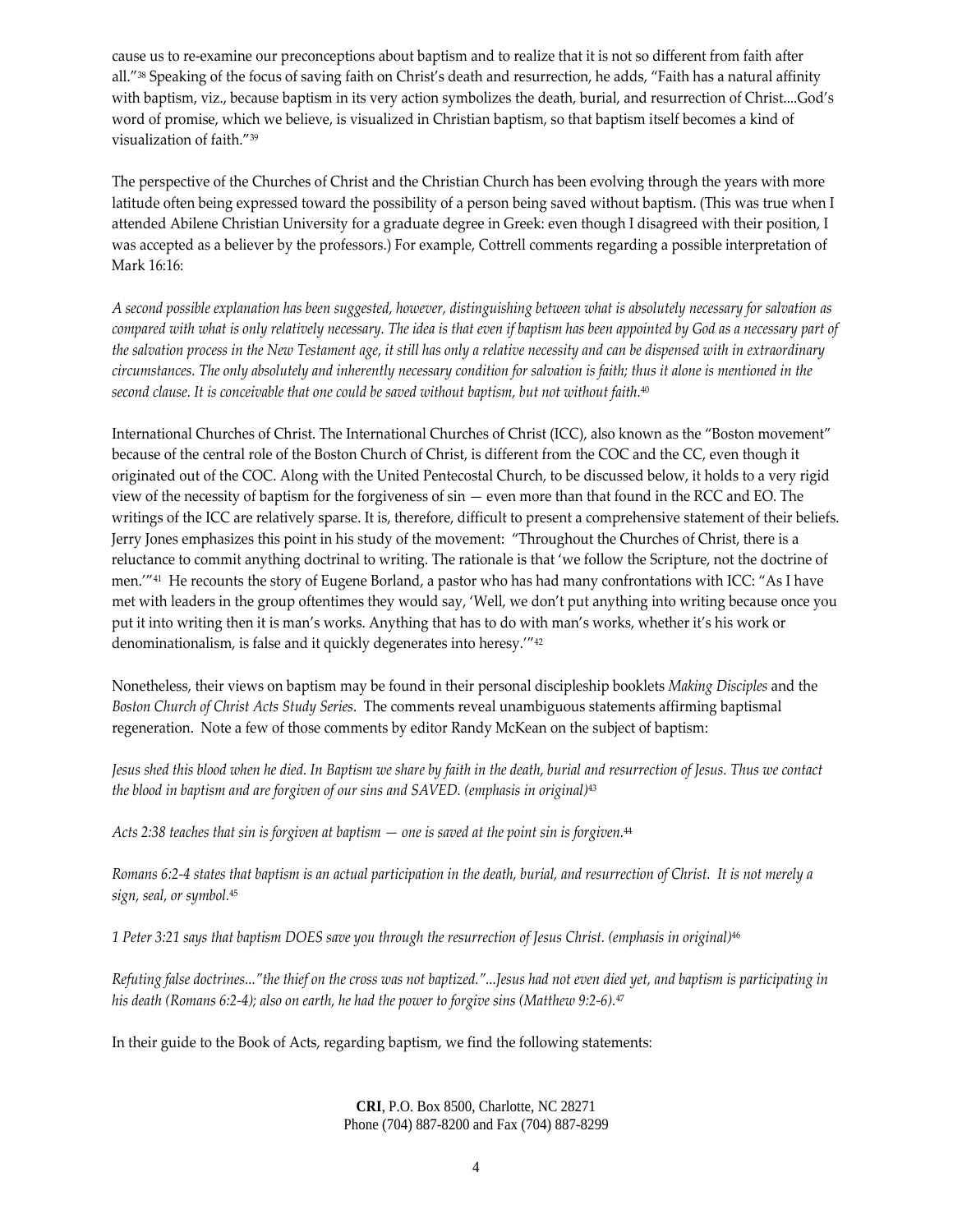The blood of Jesus saves us....When we share His death by faith in baptism it is at that point in time we contact His blood and *thus our sins are forgiven. (emphasis added)*<sup>48</sup>

Colossians 2:12 *teaches we are saved by FAITH in the working of God at baptism. (emphasis in original)*<sup>49</sup>

There is little question, therefore, that the ICC adheres to the view that baptism is a necessary component of salvation.

United Pentecostal Church/Oneness Churches. Similar to the baptismal regeneration emphasis of the International Churches of Christ is the United Pentecostal Church. In reality, there are several "Oneness‐type" Pentecostal groups, but the UPC is by far the largest and most significant. David Bernard, possibly the best-known theologian in the UPC, speaking of the purpose of water baptism, says, "We should remember that water baptism is administered because of our past life of sin; it is for the 'remission of sins' (Acts 2:38)."50 He identifies the nature of the repentant person's baptism with that of Christ's: "First, we must ask what was the purpose of Jesus' baptism. Certainly He was not baptized for remission of sin as we are, because He was sinless (I Peter 2:22). Instead, the Bible says He was baptized to fulfill all righteousness (Matthew 3:15). He is our example and He was baptized to leave us an example to follow (I Peter 2:21)."51 Unlike the Lord, however, the sinner must repent, but it is insufficient apart from baptism: "Scripture portrays repentance and baptism as being inextricably bound together in the process of remitting sins (Mk 16:16; Lk 24:47; Acts 2:38)."52

#### **Critiques of Baptismal Regeneration**

A. Serious Deviation from Doctrine of Grace. Often in the discussion of how baptism relates to forgiveness of sins, Christians are like ships passing in the night. We use different words but mean the same things. This is sometimes the case when discussing *sola fide* (faith alone) with those believers in a more confessional or ritual‐oriented community; these people usually do not hold to the absolute necessity of baptism in affirming faith in Christ, and even when they emphasize baptism, they are speaking of it as a work of God in which a person believes.

On the other hand, there are those who hold a more rigid requirement of water baptism, such as the UPC and the ICC. As evidenced by the absolute statements given above, they hold to baptism as a work that repentant sinners must do before they will be forgiven of their sins by God. They may do this honestly through their misinterpretation of the biblical texts. Nonetheless, they reject the biblical and Reformation doctrine that a person is saved by grace through faith alone apart from any works that we may perform, and so they pervert the gospel.

B. Inconsistency Regarding the Doctrine of Grace. The Lutheran theology of baptism could cause some within that tradition to become guilty of placing undue confidence in the sacramental act to the detriment of a genuine faith in Jesus Christ unto salvation. This is not to say, however, that a person holding to the efficacy of baptism for the forgiveness of sins cannot believe in faith alone. Certainly Martin Luther, the father of the Reformation doctrine, should not be maligned in this regard. As indicated earlier, if we view baptism as the work of God, and not man's, and if a person places his or her faith in the work of God, not the water itself, for the forgiveness of sins, surely one should not declare this an addition of human merit to faith. There also must be the recognition, however, that baptism is not necessary to salvation; for God works in various ways to save people by the gospel apart from baptism.

Anabaptists are open to criticism for sometimes viewing baptism as merely a symbol of the inner work of God that can be observed or not dependent on the individual conscience of the believer. This is a gross distortion of the New Testament teaching that joins baptism with repentance and faith; they should never be separated as an expression of the reception of the grace of God. The New Testament does not speak in terms of an unbaptized Christian. To deny the outward manifestation of the inner work of the Spirit is a serious contradiction of the biblical teaching and should cause reflection on the genuineness of the faith claimed by the person who rejects or neglects water baptism.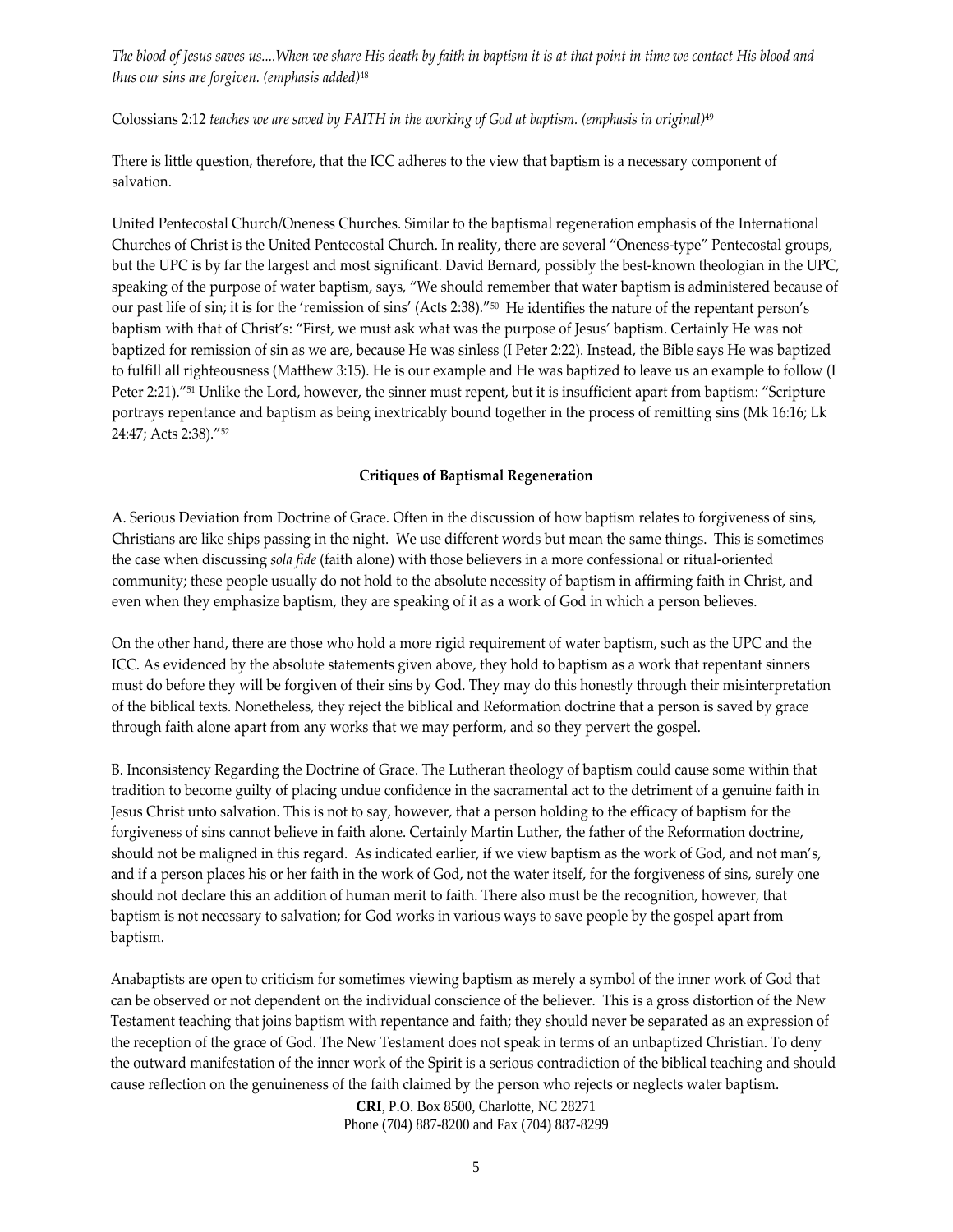Reformed theology does not equate baptism with actual forgiveness, but only as a sign of the inner work of grace and an outward initiation into the community of Christ. Yet they practice infant baptism. If baptism is connected to repentance in the New Testament, then it should not be used as a public statement for children who have not repented.

In Part Two we shall seek a biblical understanding of the relationship between baptism and salvation. We shall also examine the proof texts commonly used in support of baptismal regeneration.

H. Wayne House is Distinguished Professor of Biblical Studies and Apologetics at Faith Seminary, Tacoma, Washington. He is also Professor of Theology and Culture (Trinity Graduate School) and Professor of Law (Trinity Law School) at Trinity International University, California Campus. He is the author of approximately 20 books and 50 articles and is a contributing writer for the Christian Research Journal. He and his wife, Leta, reside in Silverton, Oregon.

1 For example, note the title of the book by Donald Bridge and David Phypers, The Water That Divides: The Baptism Debate (Downers Grove, IL: InterVarsity Press, 1977).

2 An exception is the Quakers. See J. Gordon Melton, ed., The Encyclopedia of American Religions: Religious Creeds, 1st ed. (Detroit: Gale Publishing, 1988), 476.

3 I say professing Christian because even cults such as the United Pentecostal Church practice immersion similar to many orthodox or evangelical Christian churches but believe in baptismal regeneration and deny Trinitarian baptism.

4 B. F. Smith, Christian Baptism (Nashville: Broadman Press, 1970), ix.

5 Daniel G. Reid, et al, eds., Dictionary of Christianity in America (Downers Grove, IL: InterVarsity Press, 1990), 106. 6 From Latin sacramentum, meaning sacred or holy thing. Ludwig Ott, Fundamentals of Catholic Dogma, ed. in English by James Canon Bastible and trans. from German by Patrick Lynch (Rockford, IL: Tan Books, 1955. The Latin is res sacrans or res sacra.

7 Ott., 329: "Sacramenta operantur ex opere operato, that is, the Sacraments operate by the power of the completed sacramental rite." See for a comparison of religious traditions on the matter of reception of grace in salvation, H. Wayne House, Charts of Christian Theology and Doctrine (Grand Rapids: Zondervan, 1992).

8 Ott., 330.

9 Ibid., 329.

10 Ibid.

11 Ibid. "The Sacraments are the means appointed by God for the attainment of eternal salvation. Three of them...are in the ordinary way of salvation so necessary, that without their use salvation cannot be attained." (340–41.) O'Brien says, "Baptism is necessary for the salvation of all men because Christ has said, 'Unless a man be born again of water and the Spirit, he cannot enter into the kingdom of God.'" John A. O'Brien, Understanding the Catholic Faith, an Official Edition of the Revised Baltimore Catechism, no. 3 (Notre Dame, IN: Ave Maria Press, 1955), 197; Ott, 356. 12 Ott, 357.

13 Ibid.

14 Catechism of the Catholic Church (New York: Doubleday, 1995), 321, §1260.

15 O'Brien, 195.

16 The reader should distinguish between the capitalized "Orthodoxy" referring to a branch of Christendom and the lower-cased "orthodoxy," which speaks of faithfulness to the truth of Scripture.

17 Timothy Ware, The Orthodox Church (London: Penguin Books, 1964), 284.

18 For an understanding on the Orthodox view of confirmation in relation to baptism, see Vladimir Lossky, The

Mystical Theology of the Eastern Church (Crestwood, N.Y.: St. Vladimir's Seminary Press, 1976), 170.

19 Bishop Dmitri, Orthodox Christian Teaching (Syosset, N.Y.: Department of Religious Education, Orthodox Church in America, 1980), 28.